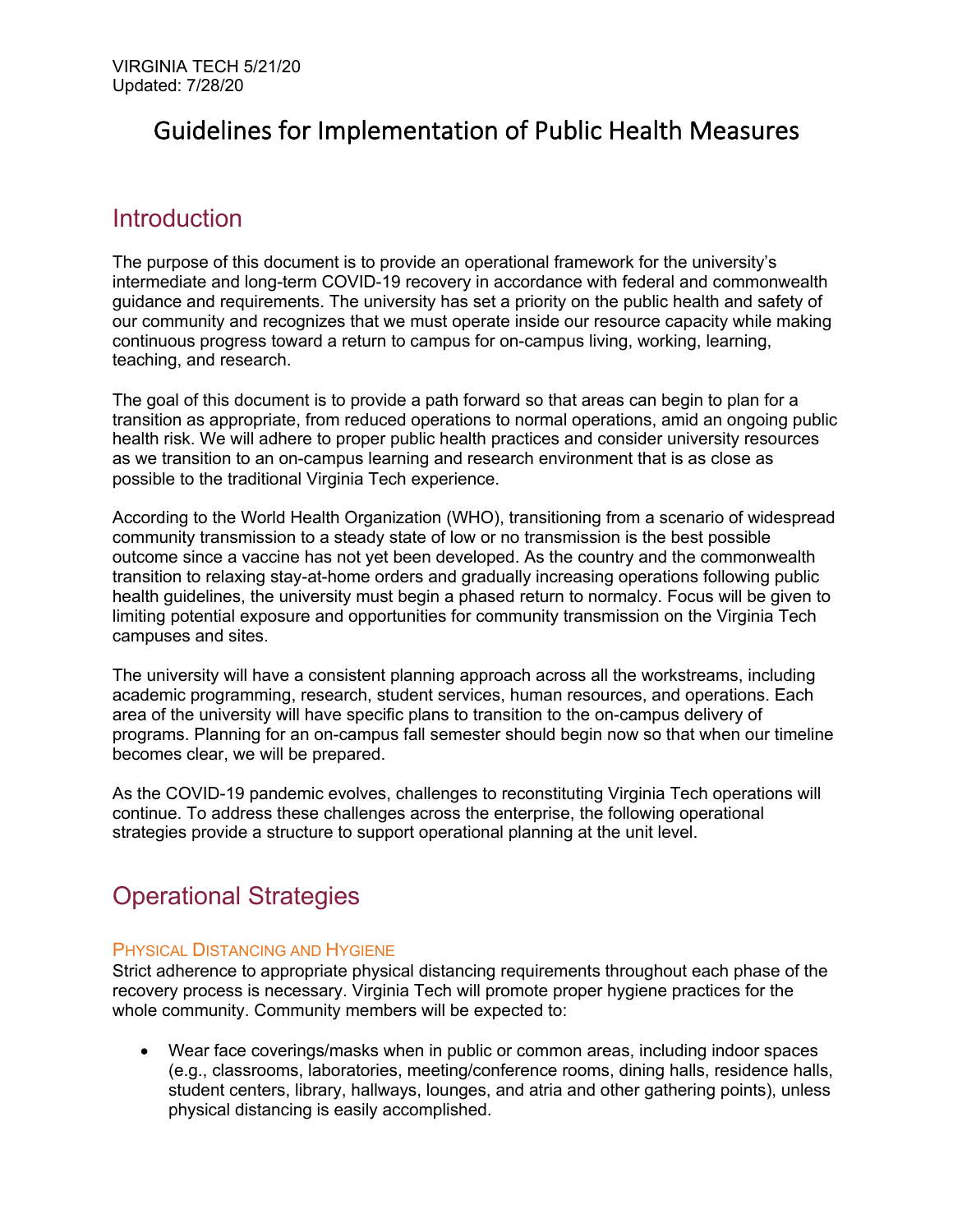- Maintain at least a 6-foot physical distance from every person present at a location whenever possible. This includes hallways, atria, lounges, study spaces, and other gathering points.
- Wear a face covering/mask when a consistent 6-foot separation distance cannot be maintained.
- Use appropriate barrier protection when a minimum of 6 feet of separation is not possible and people must face each other, such as highly visited areas (reception desks and other check-in points).
- Conduct meetings virtually when possible, and limit occupancy when virtual meetings are not possible.
- Wash hands with soap and water for at least 20 seconds as frequently as possible or use hand sanitizer.
- Cover coughs or sneezes cough into the sleeve or elbow, not into the hands.
- Regularly clean high-touch surfaces.
- Avoid shaking hands.
- Vulnerable individuals are encouraged to restrict activities as much as possible, and employees are encouraged to work remotely as much as possible.

# *Indoor Space*

The Virginia Tech community should practice physical distancing and hygiene strategies for indoor spaces on campus to reduce exposure and limit the spread of disease. To support this community-wide approach, Virginia Tech will implement mitigation strategies supporting public health actions:

- Access control: Spaces will be cleaned and access restricted when not in use to further limit the potential for contamination and spread.
- Furniture arrangements: Where feasible, furniture will be positioned to encourage behavior consistent with physical distancing guidance.
- Maintaining 6 feet of separation between occupants. Occupancy will be determined through evaluation of maximum density, respecting the 6-foot rule.
- In appropriate spaces (i.e., multiple points of ingress and egress), signs will indicate entryways and exit-ways to minimize face-to-face interaction and support physical distancing when entering and leaving classrooms.
- Space use: To minimize the potential for exposure, contamination, and spread, all community members are encouraged to use virtual meeting options rather than physical gatherings. Virginia Tech provides tools to support virtual collaboration and meeting to all employees and students.
- Virtual access: Meetings, conferences, and any other appropriate gathering type that is conducted in-person should also include a virtual option when feasible to support and encourage participation of vulnerable individuals. The integration of in-person and online learning in each course will be designed by faculty in consultation with department heads, deans and the Provost's Office as appropriate.
- Metered services: Dining halls, student centers, the Newman Library, and other similar types of facilities will employ specific plans to meter the number of occupants and support physical distancing and virtual services where feasible.

# *Scenarios for physical distancing best practices*

• **Classroom**: Sarah, a junior finance major, sits in her assigned seat, knowing that this will assist in contact-tracing if a classmate becomes ill. Her desk and chair were cleaned by staff members overnight. She wears a cloth face covering, given her proximity to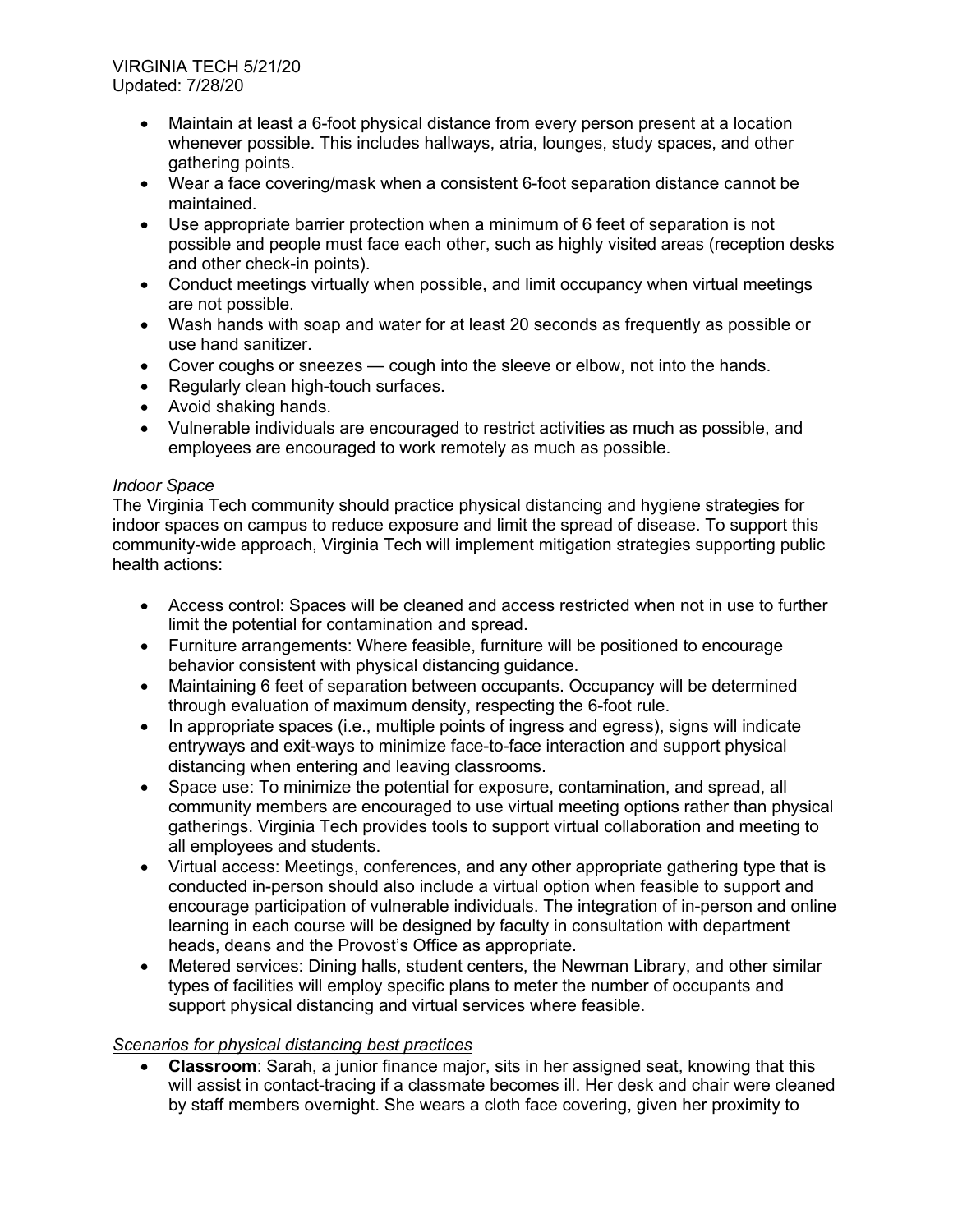other students. She is careful to only touch her own belongings, and she has regularly disinfected items such as her smart phone. At the end of class, she gives others their space, maintaining 6 feet of separation, as she leaves the classroom through the door marked as the exit.

- **Outdoors**: At the building's exterior doors, Sarah takes advantage of the hand-sanitizer station. As she begins to cross the Drillfield on a paved path, she finds herself momentarily alone and takes off her face covering while walking. As she nears an approaching group of students, though, she reapplies her face covering and continues walking in the grass in order to yield the pavement to others.
- **Residence halls**: In her residence hall lounge, Sarah settles into a study space, where a clear plastic barrier separates her from the adjacent desks. Because she is indoors as others pass nearby, she opts to keep her face covering on. An hour later, she transitions to her room, where she washes her hands for 20 seconds with soap and then takes off her face covering. She and her roommate are both free of COVID-19 and been living together as a "family unit", each responsible to the other for adherence to public health practices. From her room, she virtually participates in a committee meeting for her favorite student organization, knowing that it's best to avoid in-person gatherings whenever possible.

## ENHANCED CLEANING

To minimize spread and protect the most vulnerable populations, Virginia Tech will employ a consistent, thorough, and deliberate cleaning process. This process includes innovation and technology to minimize high-touch points across campus sites in combination with frequent cleaning of the remaining high-touch point surfaces. In addition, Virginia Tech will provide cleaning and disinfection actions aligned with the use and operational hours of building spaces. These guidelines apply to all facilities owned or leased by Virginia Tech.

## *Building Space*

Virginia Tech will manage cleaning in indoor spaces through a combination of frequent and thorough cleaning and access control. Additionally, hand-sanitizer stations will be placed near on-campus entrances, exits, and elevators to mitigate the potential for contamination of hightouch points.

#### *Staffing*

Housekeeping staff are a first line of defense against the spread of disease. Virginia Tech will take necessary actions to mitigate the risks to housekeeping staff and establish appropriate staffing strategies to optimize cleaning and mitigation. All staff conducting cleaning and disinfecting will be provided appropriate personal protective equipment and necessary training consistent with the use of this equipment.

#### SURVEILLANCE AND MONITORING

Surveillance is the cornerstone of effective public health. Surveillance systems are designed to detect the emergence and spread of infection within both the general community and the Virginia Tech community. Virginia Tech will provide testing, contact-tracing, and case management.

#### *Screening*

Faculty, staff, and students should monitor their health and report any symptoms to Schiffert Health Center (students) or their primary care physician (employees). Employees should also report to Human Resources and/or Environmental Health and Safety if their health care provider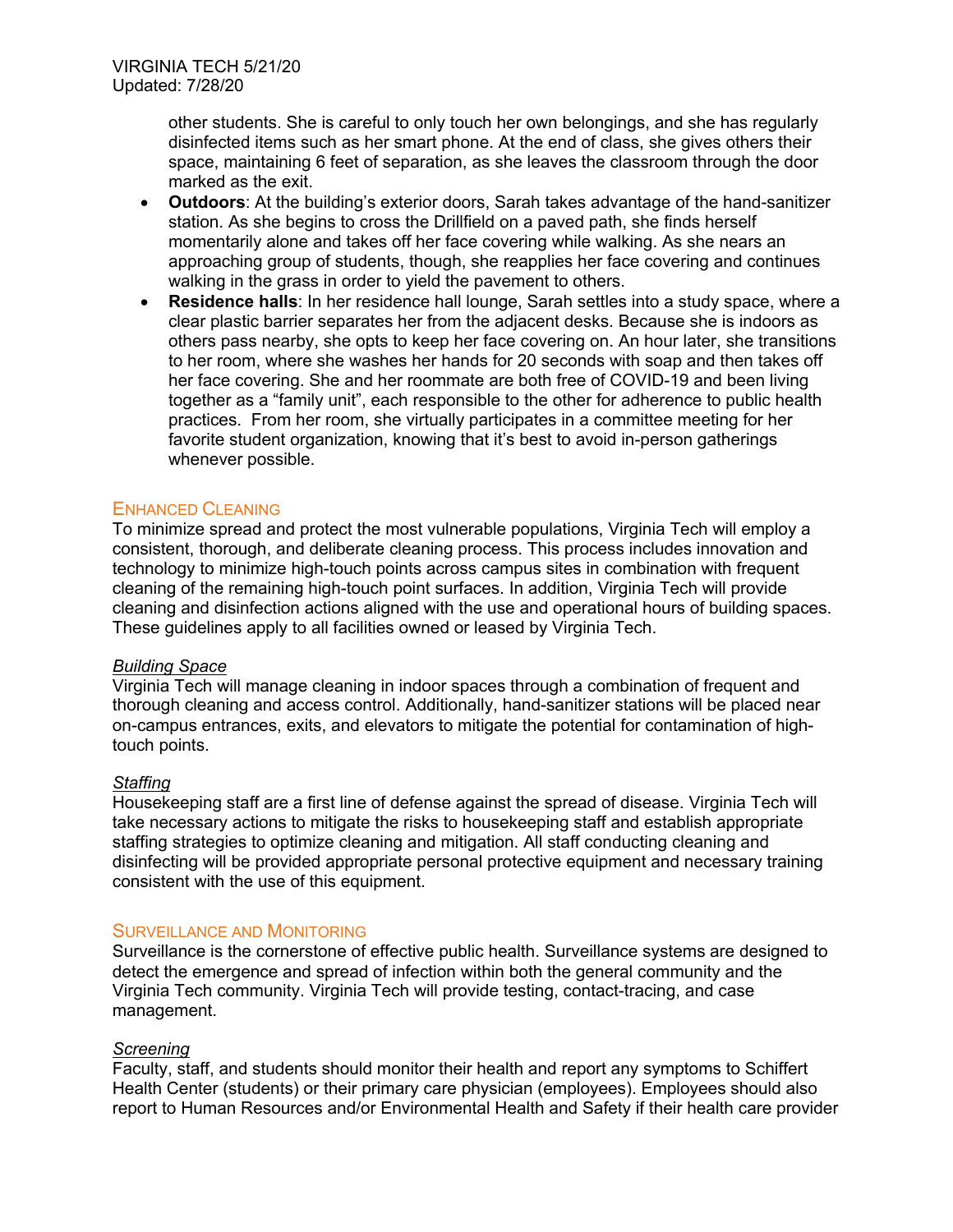or the Virginia Department of Health indicates they should be tested for COVID-19. Students should inform the Dean of Students Office if Schiffert, their primary care physician, or the Virginia Department of Health indicates they should be tested for COVID-19. Virginia Tech has established a protocol to support off-campus students being tested for, or confirmed to have, COVID-19. Any students who are or have been quarantined, isolated, or confirmed to have COVID-19 should contact the Dean of Students Office as soon as they are able.

In some on-campus workspaces/facilities, employees may be screened when arriving to work for each shift. A survey and temperature scan may be implemented to prevent the risk of disease-spread based on the nature of the work being done.

No employee will be allowed in shared workspaces if they are exhibiting any symptoms of respiratory illness that the CDC associates with COVID-19.

## *Testing*

Virginia Tech will support broad-scale access to testing for community members. Schiffert Health Center will lead this effort in supporting rapid viral testing and analysis.

- 1. Individuals who test positive for COVID-19 must remain in isolation for at least 14 days from symptom onset or until free from fever for 72 hours, whichever is longer — unless superseded by current public health guidance.
- 2. Individuals awaiting test results must remain in isolation.
- 3. Individuals who have close contact with confirmed cases must remain in quarantine for 14 days as directed by public health officials.

## *Tracing*

Virginia Tech, in coordination with the Virginia Department of Health New River Health District, will manage a robust contact-tracing program to identify, test, and quarantine potentially affected individuals.

#### *Case Management*

In keeping with Virginia Tech's commitment to the safety and wellbeing of all community members, Virginia Tech has established a case management system to track, provide service to, and support all affected community members.

#### *Mitigation of COVID-19-like illnesses*

Illnesses that are similar to COVID-19, or present with some of the same symptoms, pose a threat to the public health response to COVID-19, risk the consumption of resources required to manage the COVID-19 pandemic, and risk a secondary outbreak of COVID-19. Virginia Tech will implement measures to prevent the spread of existing COVID-19-like illnesses, or CLIs, and take proactive steps to reduce the potential for CLIs. Virginia Tech will facilitate flu-vaccine clinics for all community members in the fall of 2020 to minimize the community impact. In addition, Virginia Tech will conduct outreach campaigns to educate community members on CLIs, the benefits of flu vaccination, and encourage community-wide participation.

# **TRAINING**

Virginia Tech will provide a virtual COVID-19 training course to promote accurate education on the disease, physical distancing, and recommended hygiene. This training course will include a general overview of COVID-19 and university-specific COVID-19 policies and practices, along with the associated expectations for all community members.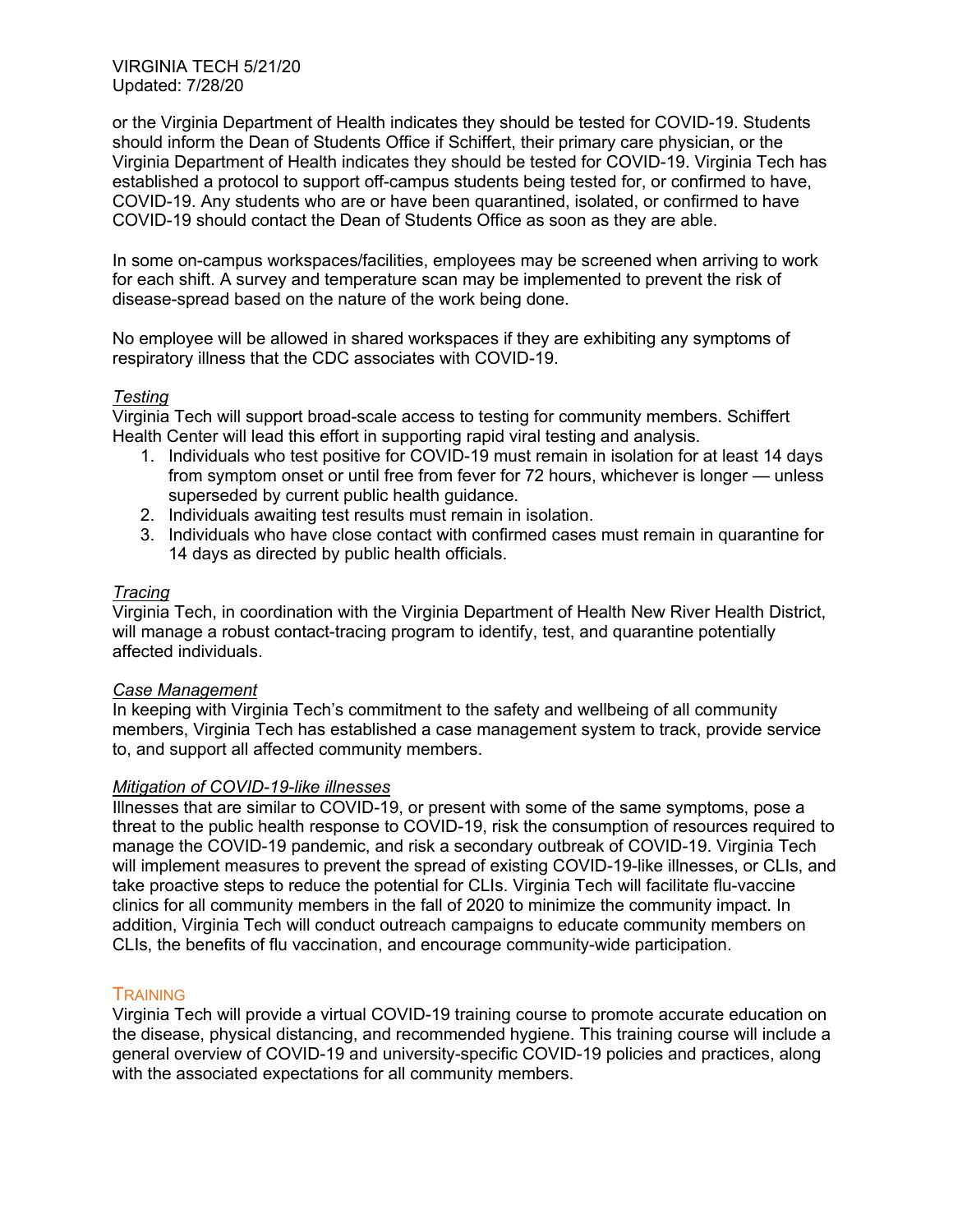# VISITORS TO CAMPUS

Programming that typically involves visitors should consider means to continue virtually to the extent possible. Where programming cannot remain virtual, mitigation strategies should be implemented to conduct the programming elements consistent with phasing guidance, including physical distancing. Strategies should seek to minimize gatherings, decrease exposure potential, and track participants.

All visitors are expected to comply with applicable guidance and requirements herein, public health requirements, and any policy or guidance that applies to Virginia Tech students and employees.

## MANAGED OPERATIONS

Consistent with its Crisis and Emergency Management Plan (CEMP), Virginia Tech will manage recovery operations using an Incident Command System (ICS) to promote information-sharing, efficient communications, and rapid adaptability to the evolving situation. University leadership will continue to provide direction for the response and recovery efforts, and the Virginia Tech Incident Management Team (IMT) will implement policy in support of those efforts.

#### *Adaptive Operations*

Should surveillance and prevalence monitoring indicate the potential or actual spike in cases within (or immediately surrounding) the Virginia Tech community, university operations will adjust to address a reemerging public health threat. Operational adjustments may include, but not be limited to, further access limitations for public spaces, cessation of in-person classes, closing of recreational facilities and non-essential locations, and increased community outreach. In support of imperative communications between Virginia Tech as an institution and the university community, a joint-information system will be active (within the ICS) throughout the phased recovery to support operations, community outreach, and COVID-19 public health education.

#### *Supporting Operations*

The Virginia Tech IMT will also serve as a body of subject matter experts to provide consultation services for units and faculty requiring situation-specific guidance related to operations. Virginia Tech Emergency Management will serve as the point of contact for all inquiries and requests for consultation, and will refer these to appropriate points of contact on the IMT.

#### **TRAVEL**

Virginia Tech will follow government guidelines for domestic and international travel. We strongly discourage any non-essential travel.

#### **WORKFORCE**

Transitioning from remote work to more traditional work settings requires a coordinated and careful approach. Virginia Tech Human Resources will work with business units as needed to phase in staffing. Expanding on-site staffing should be coordinated through, and approved by, unit senior leadership (e.g., deans, vice presidents).

Employees will often be in the best position to identify the means to limit their own exposure in context of their own work environment. Supervisors and managers should support reasonable requests for alternate operations, balancing mitigation with work demands. The Office of Equity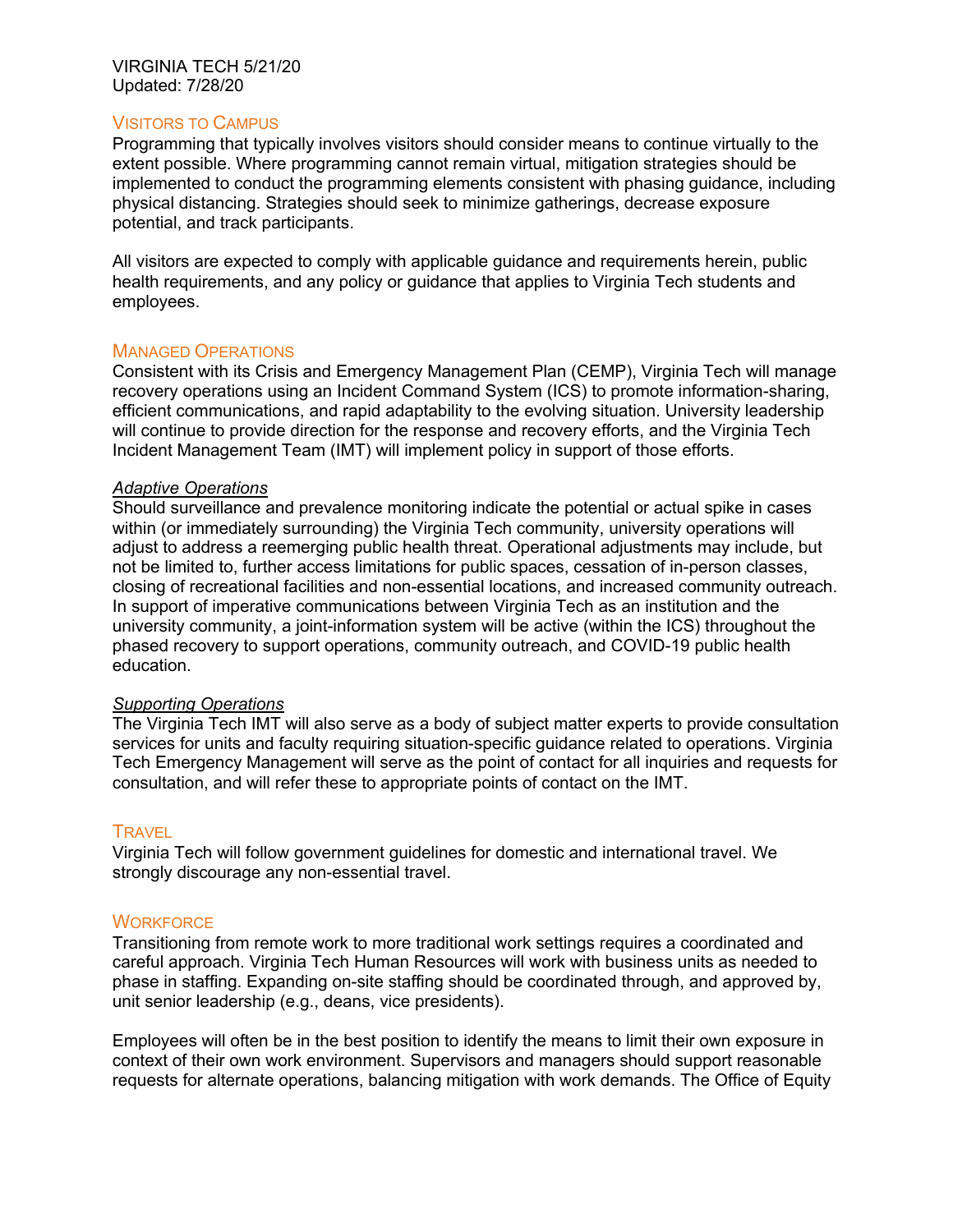and Accessibility, Human Resources, and Environmental Health and Safety can support the design of appropriate accommodations for physical distancing practices in the workplace.

# **COMMUNICATIONS**

University Relations will develop and implement a communications strategy to inform the community during reopening. Communications across campus will managed through a coordinated effort led by University Relations. All official communications will be online on vt.edu.

# Operational Definitions

**Close contact:** Individuals who were within 6 feet of the subject for a prolonged period (more than 15 minutes). Consideration should be given to proximity, duration, and whether the subject was wearing a face covering/mask during the potential exposure.

**Physical distancing:** Limiting one's potential exposure through deliberate actions such as:

- Minimizing time in public spaces, both in frequency and duration.
- Maximizing distance from others, generally at least 6 feet of separation.
- Using physical barriers where feasible (e.g., masks, windows).

**Vulnerable individuals**: The CDC identifies vulnerable/high-risk individuals as older adults and people of any age who have serious underlying medical conditions. Those at high-risk for severe illness from COVID-19 are:

- People 65 years of age and older
- People of all ages with underlying medical conditions, particularly if not well-controlled, including:
	- o People with chronic lung disease or moderate to severe asthma
	- o People who have serious heart conditions
	- o People who are immunocompromised
	- o People with severe obesity (body mass index, or BMI, of 40 or higher)
	- o People with diabetes (type 1, type 2, and gestational)
	- o People with chronic kidney disease undergoing dialysis
	- o People with liver disease

**COVID-19 symptoms**: At this time, symptoms include:

- Cough
- Shortness of breath or difficulty breathing
- Fever
- Chills
- Muscle pain
- Headache
- Sore throat
- New loss of taste or smell
- New gastrointestinal symptoms (e.g., nausea, vomiting, diarrhea)

**Face coverings/masks**: A cloth face covering/mask of a material such as cotton or a disposable surgical/procedural mask made of polypropylene material is worn to prevent the spread of droplets from the wearer to others. These do not include respirators (e.g., N95s).